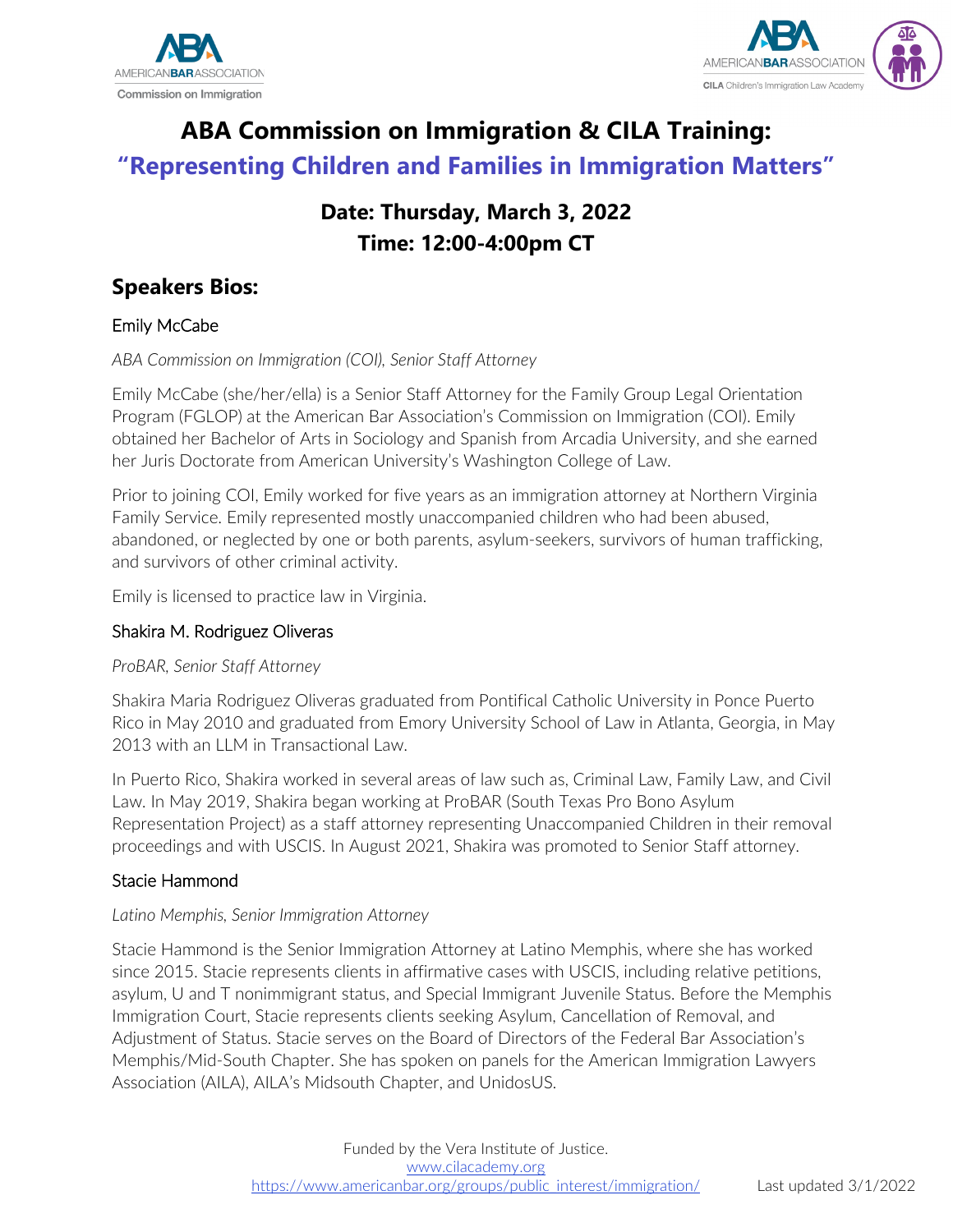Prior to joining Latino Memphis, Stacie served as the Attorney Advisor at the Memphis Immigration Court from 2013-2015. She is a 2012 graduate of Penn State Dickinson School of Law and is licensed in Pennsylvania.

#### Roxana Avila-Cimpeanu

*Florence Immigrant and Refugee Rights Project, Children's Program Manager*

Roxana Avila-Cimpeanu was born in Honduras and immigrated to the United States as a young child. She grew up in Indiana and attended Indiana University, where she earned a B.S. in Business, a B.A. in Psychology, and a minor in Spanish. She earned her J.D. from Boston College Law School, where she immersed herself in the fields of immigration law and juvenile rights. Roxana joined the Florence Project as a Staff Attorney with the Children's Program in September 2016, and held positions as Pro Bono Mentor and Pro Bono Managing Attorney before transitioning to Children's Program Manager in January 2022.

## Casey Dempsey

#### *Florence Immigrant and Refugee Rights Project, Pro Bono Mentor, Children's Program*

Casey is a Pro Bono Mentor Attorney with the Florence Immigrant and Refugee Rights Project. She mentors pro bono attorneys in assisting Unaccompanied Children with their asylum and special immigrant juvenile status claims as well as other forms of legal relief. Casey began her career as a civil litigation attorney in 2016 and transitioned to immigration law in 2019. She has worked on the Florence Immigrant and Refugee Rights Project's children's team for nearly three years. She has a passion for representing children and giving them a voice as they navigate paths to relief in the immigration system.

#### Nicole Johnson

#### *Safe Passage Project, Acting Legal Director*

Before Nicole Johnson joined Safe Passage Project as a Senior Staff Attorney in September 2018. Prior to coming to Safe Passage Project, she was a Senior Staff Attorney with the Immigration Intervention Project of Sanctuary for Families at the Bronx Family Justice Center, representing victims of gender based violence in a variety of immigration matters including U Nonimmigrant visa Petitions and VAWA Self-Petitions before USCIS, Asylums applications both at the Asylum office and before the Immigration Court. Before joining Sanctuary for Families, she was an Associate attorney at Salmen Navarro Law. There she represented clients before the Immigration Court in a number of applications including Asylum, Cancellation of Removal, Provisional Waivers of Unlawful Presences, and other waivers of inadmissibility.

Nicole was born and raised in Southern California. She received her bachelor's degree in Political Science from Mills College in Oakland, California. Her passion for travel and helping others led her to join the Peace Corps where she was a Youth Development Volunteer in Peru from 2006-2008. She returned from Peru with a dedication to international human rights and received her J.D from Rutgers School of Law-Newark in 2012. While in law school, Nicole was very committed to public interest work. She was a Kinoy-Stavis Public Interest Fellow, helping to lead the Rutgers Newark Community in Public Interest. She was also a Deborah T. Portiz Public Interest Law Fellow at Legal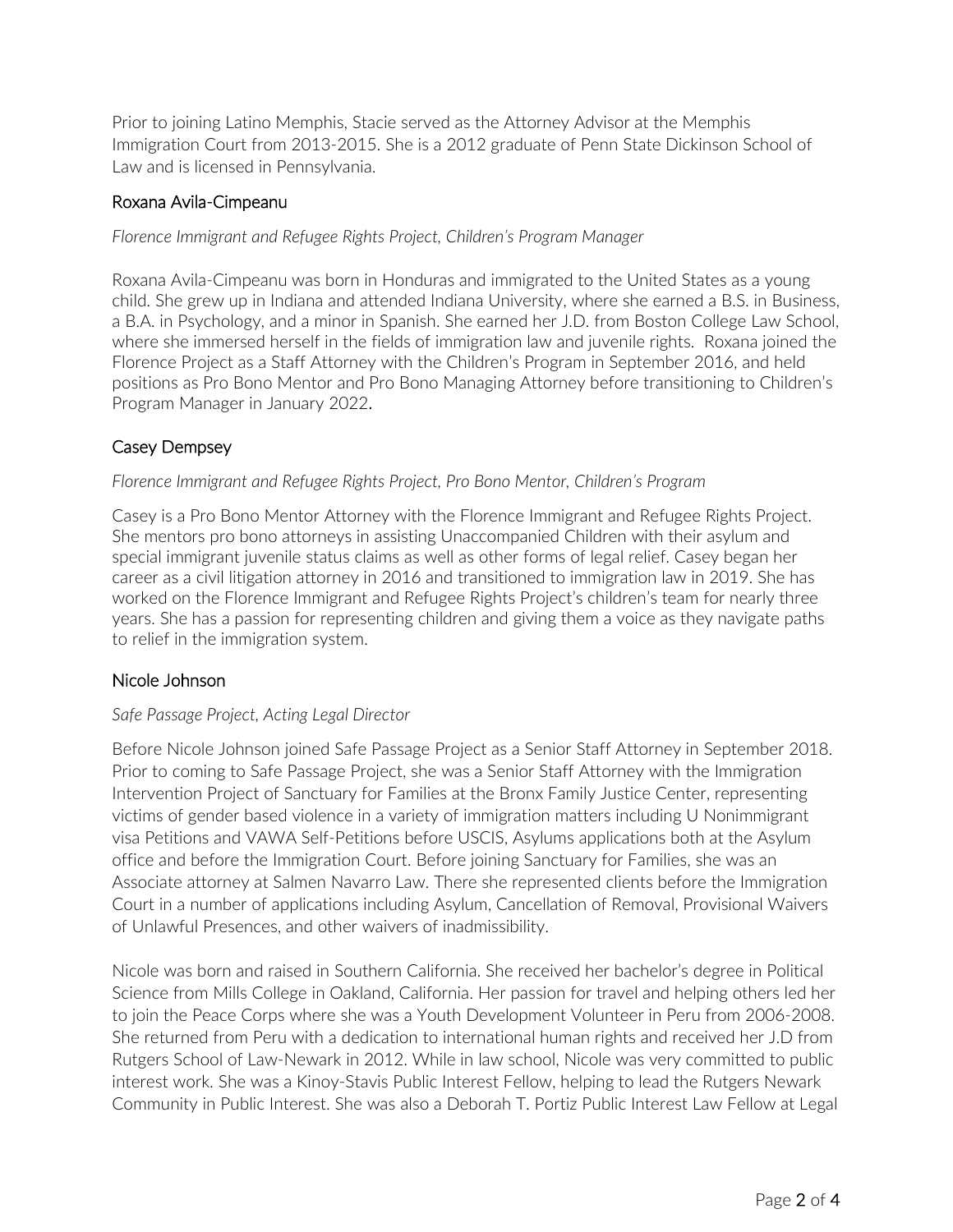Services of New Jersey. She worked in the Constitutional Litigation Clinic and assisted in the organization of the newly formed Immigrants' Rights Clinic at Rutgers. In her spare time, she enjoys cooking, baking, crafting and traveling.

# Alexandra Rizio

## *Safe Passage Project, Managing Attorney, Training and Partnerships*

A graduate of Fordham Law School and Columbia College, Alexandra Rizio has a long history of advocating for the rights of immigrants. Alex joined Safe Passage Project as a staff attorney in 2015, and she later supervised the organization's New York City team. Alex now serves as Managing Attorney for Training and Partnerships at Safe Passage, where she develops litigation and technical assistance tools for attorneys and leads the organization's pro bono department, which works with over 550 volunteer lawyers throughout New York City and Long Island. Alex also led Safe Passage Project's representation of over 60 children forcibly separated from their parents at the U.S.-Mexico border during the summer of 2018.

Before Safe Passage, Alex was an Associate Immigration Attorney at the firm Masliah &; Soloway (now the Masliah Firm), which focused on serving LGBTQ immigrants; prior to that, she coordinated a pro bono program at Start Small Think Big, an economic empowerment non-profit located in the Hunts Point section of the Bronx. At Fordham Law, Alex was a Stein Scholar in Public Interest and Ethics, a Crowley Scholar in International Human Rights, and a 2012 recipient of the Archibald R. Murray Public Service Award. During law school, Alex worked as an Ellenbogen Fellow at HerJustice (formerly inMotion), as an intern in the Family Law and Domestic Violence Unit of South Brooklyn Legal Services, and as an asylum intern at the Hebrew Immigrant Aid Society. She was also a Leitner Fellow at MAP Foundation in Chiang Mai, Thailand; in that role, she researched labor violations and gender-based violence experienced by female Burmese migrant workers and analyzed Thailand's compliance with the Convention on the Elimination of All Forms of Discrimination Against Women.

Alex enjoys cooking and (in the before times) traveling. During Covid, she has taken up embroidery and furniture refinishing. She might enjoy the tv show "Bluey" more than her 4-year-old.

#### Stephanie Baez

*ABA COI, Pro Bono Counsel*

Stephanie Baez is Pro Bono Counsel for the ABA Commission on Immigration (COI). Stephanie obtained her undergraduate degree from the University of Southern California, and received her Juris Doctorate from Fordham University School of Law, where she graduated Magna Cum Laude.

Stephanie began her legal career as a litigation associate in the New York office of Fried, Frank, Harris, Shriver & Jacobson, LLP. While at Fried Frank, Stephanie was actively involved in the firm's pro bono program and she was selected to spend one year as the Fried Frank Fellow to Her Justice, Inc., a nonprofit in New York that provides family law and immigration assistance to lowincome women. Stephanie next served as a judicial clerk in the United States District Court, Southern District of New York. Following her clerkship, Stephanie moved to San Diego where she worked at the San Diego Volunteer Lawyer Program, providing direct representation to low